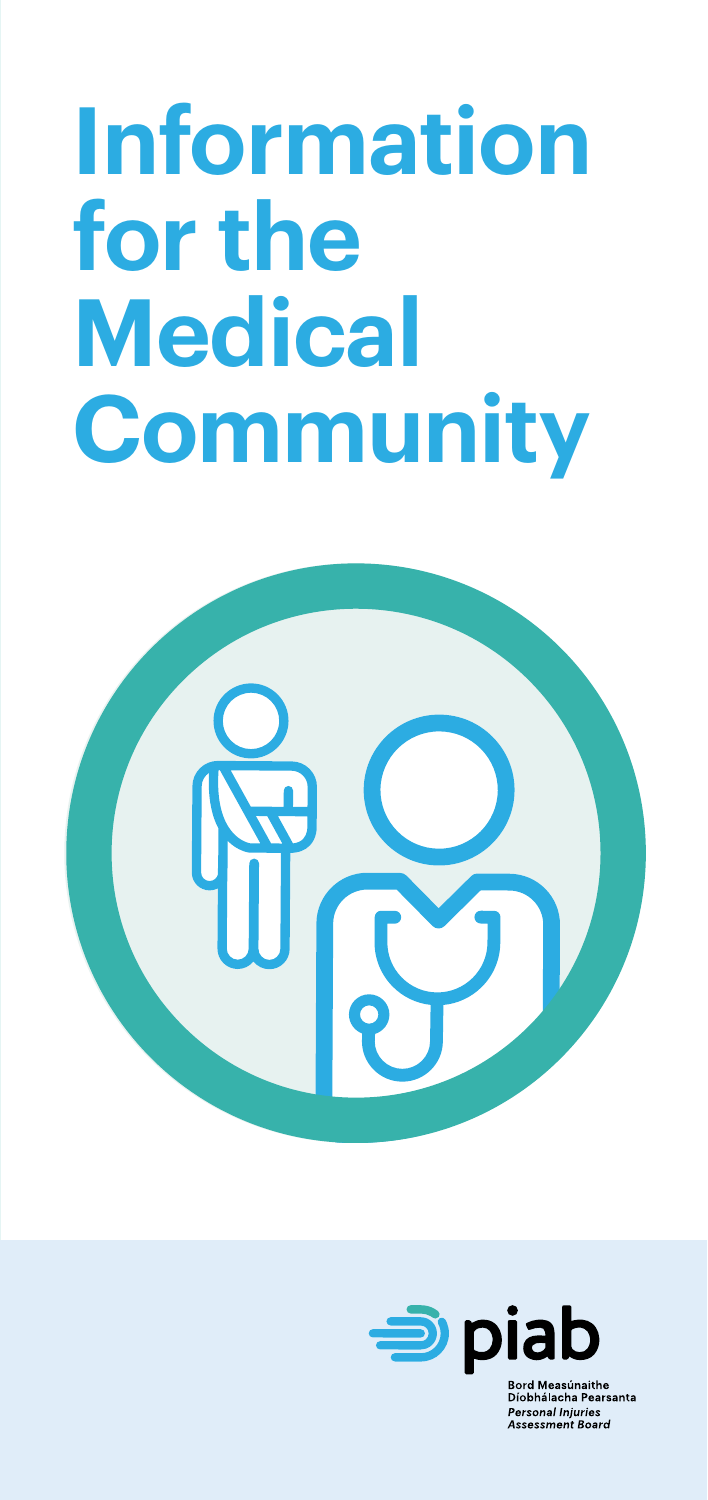# **PIAB – Working with the Medical Community**

#### **The Personal Injuries Assessment Board (PIAB), is an independent statutory body, established in 2004 with the following aims:**

- to assess how much compensation is due to an injured party;
- to reduce costs and fees involved in the administration of personal injury claims, and
- to reduce the amount of time it takes to finalise a claim for compensation.

We operate a non-adversarial model and are independent of all parties. PIAB awards the same level of compensation as the Courts but within a faster timeframe and without associated litigation costs. These costs are a major factor in the cost of insurance premiums.

Under the Personal Injuries Assessment Board Act 2003 anyone seeking compensation for a personal injury must apply to PIAB. If someone makes a claim against you, the information contained in this leaflet outlines our process and your role, from responding to a claim, to agreeing and accepting the assessment.



PIAB assesses Damages on the same basis and by reference to the same principles as Damages measured by the Courts. We base our assessment on the medical report(s) submitted by the treating doctor and the report(s) of the independent medical examiners(s) when sought by PIAB.

The claim is assessed based on the medical evidence provided and having regard to the Book of Quantum. The Book of Quantum (available on our website www.injuriesboard.ie) or through the Government Publications Sales Office) provides a general guide to the Damages that may be assessed in respect of specified types of injury. Legislation requires PIAB and the Courts to have regard to the Book of Quantum.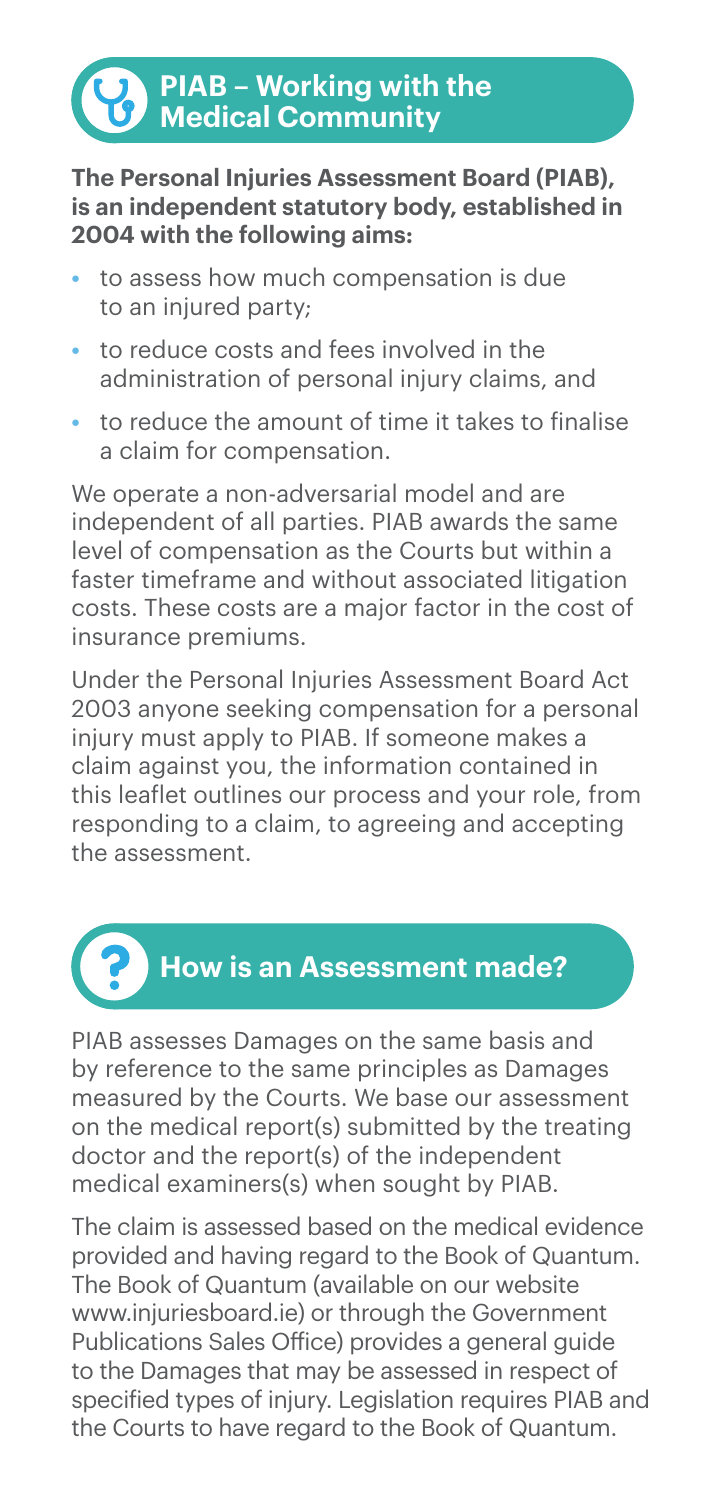# **How does PIAB interact with the medical community?**

The five stages that PIAB interacts with the medical community are:

- **1.** Application Stage;
- **2.** Assessment Stage;
- **3.** Scheduling of Medical Appointments;
- **4.** Payment of Medical Report Fees, and
- **5.** Feedback.



Each Claimant must submit a Medical Assessment form from their treating practitioner when they make a claim to PIAB. This form (Form B) should provide details of the injury sustained and the treatment provided at the time of the injury. In addition, other information should be supplied if available. PIAB's preference is that these reports are typed and submitted on the template document (Form B) which is available at **www.piab.ie** (see Forms and Guidelines).

#### **The fee for the Claimant's medical report at the time of application should be discharged by the Claimant directly to their practitioner.**

Any practitioner may complete a Medical Assessment form for one of their patients.

(Treating practitioner consultation fees; please see **Payment of Medical Report Fees** section.)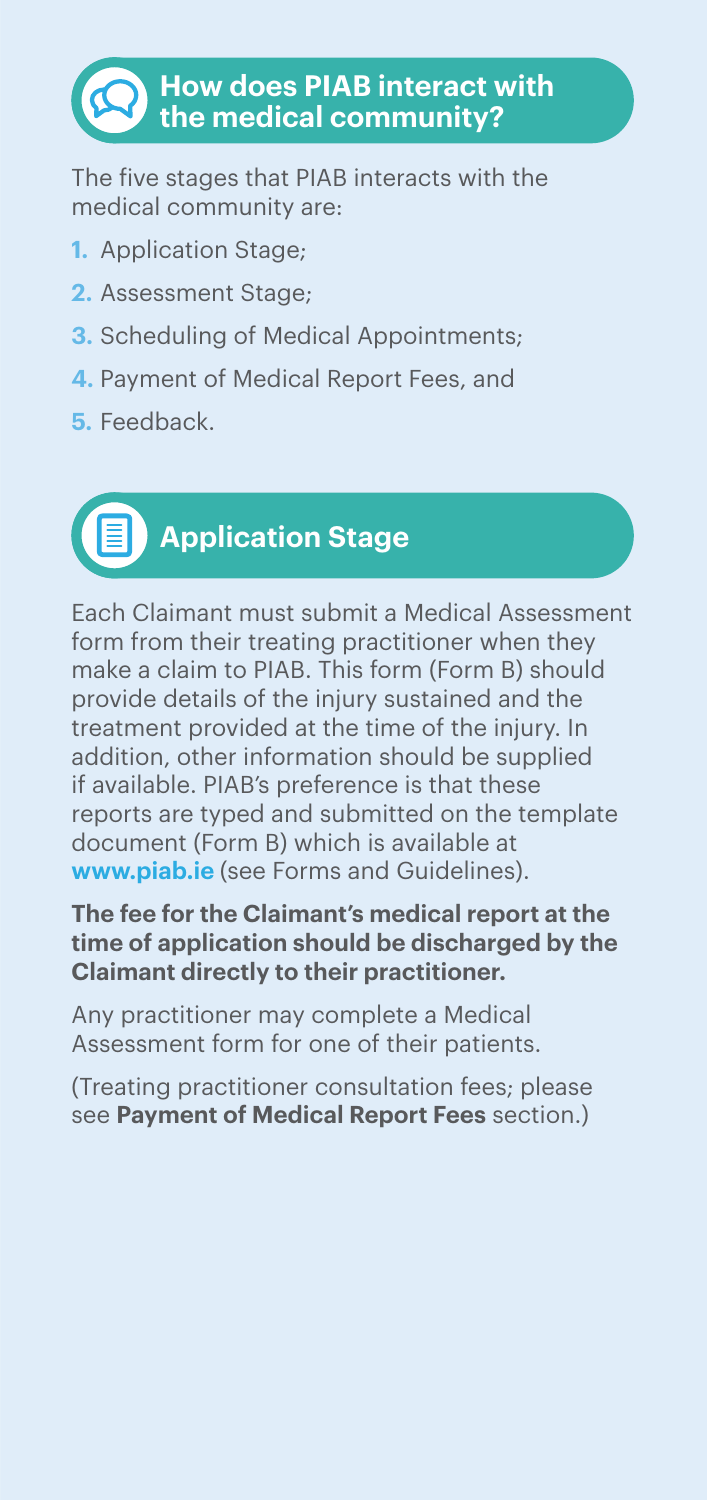#### **Assessment Stage - Information for the Medical Panel of PIAB**

Following the initial application and prior to any assessment of the claim, the Board may require the Claimant to attend for an independent medical examination to determine the current position of the Claimant's injury and/or obtain a final prognosis for their injury. These examinations are carried out by members of PIAB Independent Medical Panel (Inclusion on the panel is not a guarantee of referrals).

As a member of this Panel, if you receive a request to carry out an independent medical examination we will require adherence to specific service levels.

Key service level requirements include that a practitioner must:

- Be able, where required, to provide medical examination appointments for dates within four weeks of request and to supply a written report within two weeks of examination;
- Submit where appropriate the completed Independent Medical Report on PIAB's Form B (to **P.O. Box 8, Clonakilty, Cork**) with photographs where requested or if deemed appropriate. The report should be comprehensive with a long term outlook for the Claimant's condition contained. A prognosis for the injury should also be included as PIAB is bound by statute to make Assessments within a nine month period from the date of consent. If a prognosis is not available at the time of examination, please advise PIAB when this prognosis is likely to be available, and
- Submit an invoice at the same time as the completed report in the format requested (see Payment of Medical Report Fees section). Full service level requirements are available on our website: **www.injuriesboard.ie**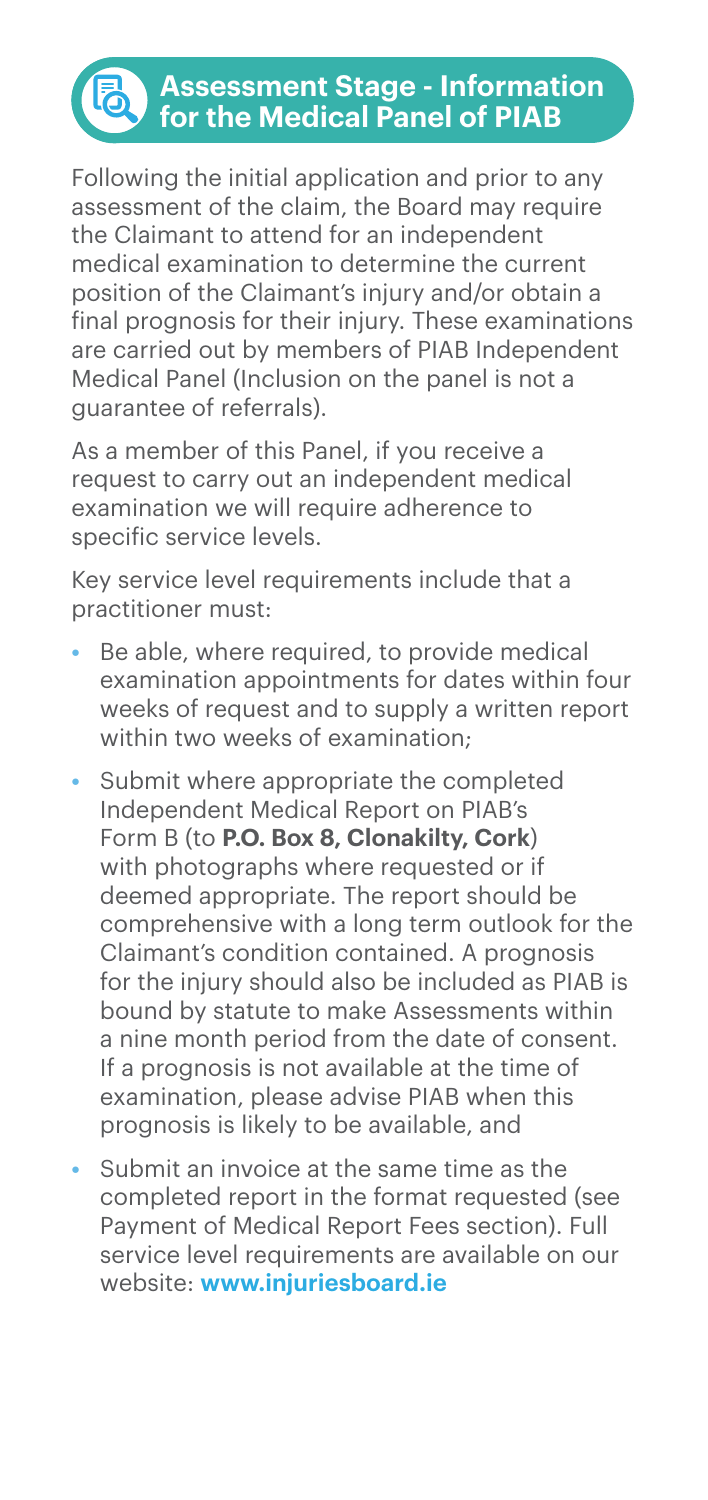圃

The scheduling of medical appointments is best facilitated by way of confirmation of a specific date and time over the phone with our dedicated medical team who can be contacted on LoCall 1890 829 121 from 8am to 6pm Monday to Friday.

# **Payment of Medical Report Fees**

PIAB is subject to prompt payment legislation which provides for payment of completed invoices within thirty days of receipt.

For ease and efficiency of processing fees PIAB require that all invoices for independent medical examinations requested are in the following format and include the following key information:

- Addressed and sent to **Finance Dept, PIAB, P.O. Box 9732, Tallaght, Dublin 24;**
- On headed paper to include practitioner's name and address;
- Titled "Independent Medical Examination";
- PIAB claim reference, Claimant name and date of examination;
- Invoice date and invoice number;
- Practitioners PPS No. (for Professional Services Withholding Tax (PSWT) Purposes);
- Confirmation of fee amount.

Please ensure that all invoices are submitted at the same time as the completed medical report (on Form B). Incorrect invoices will be returned for re-submission with the correct information included.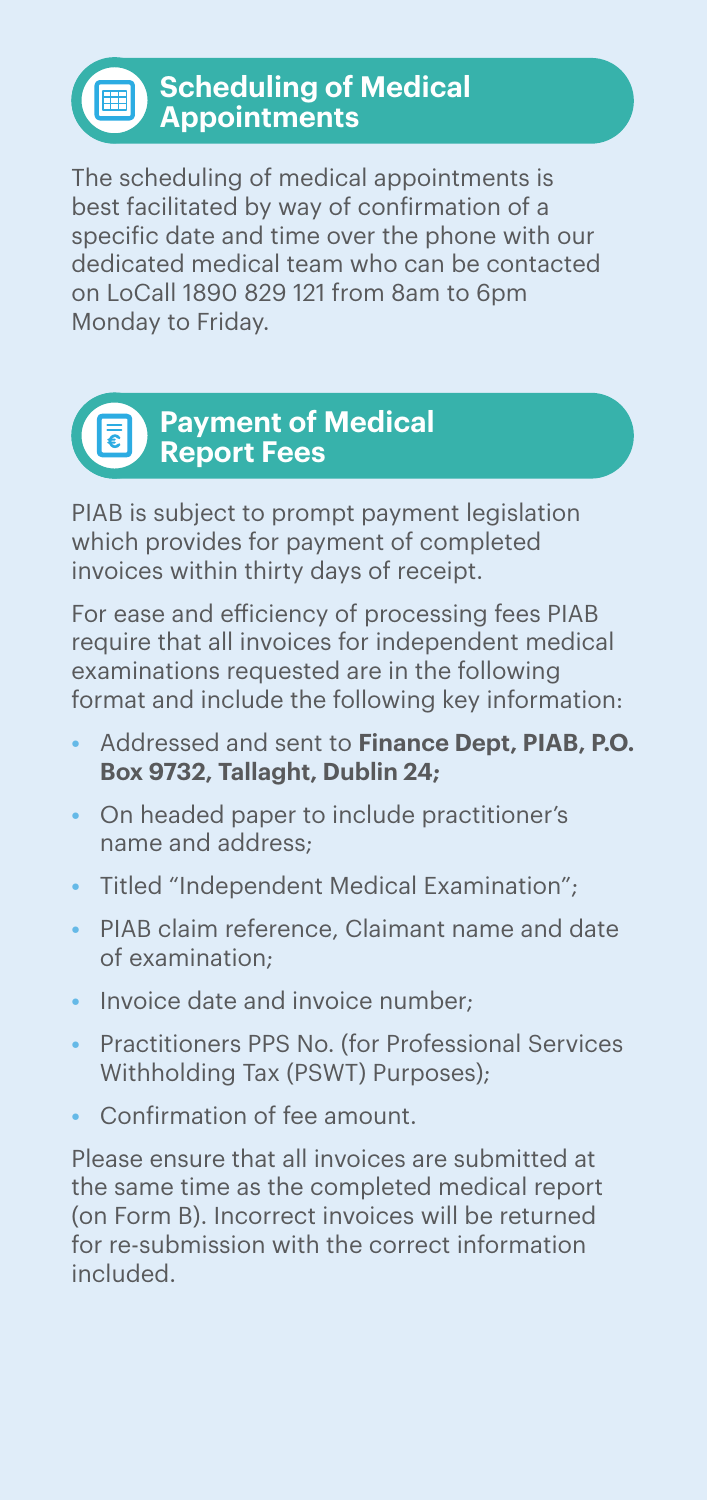

Practitioners may be required to submit a Tax Clearance Certificate (TCC) to PIAB in accordance with Section 1095 of the Taxes Consolidation Act, 1997. In this regard please note the Revenue have introduced an online TCC verification facility.

Should you wish for PIAB to avail of this facility please provide written permission to PIAB. PIAB will require confirmation of a practitioner's customer number and individual tax certificate numbers to process an online check with Revenue. The customer number is issued on a once off basis whereas the tax certificate number relates to the relevant taxation period. Tax certificate numbers can be advised over the phone by practitioners to PIAB.

Members of PIAB's Independent Medical Panel may consult with claimant's treating practitioners for the purposes of completing an independent medical assessment (see **Assessment Stage**). Invoices for any such consultation costs incurred should be submitted in accordance with the provisions as set out under the heading Payment of Medical Report Fees.



If you are a member of the medical community or are on our Independent Medical Panel and have any queries or feedback please contact us at **enquiries@injuriesboard.ie.**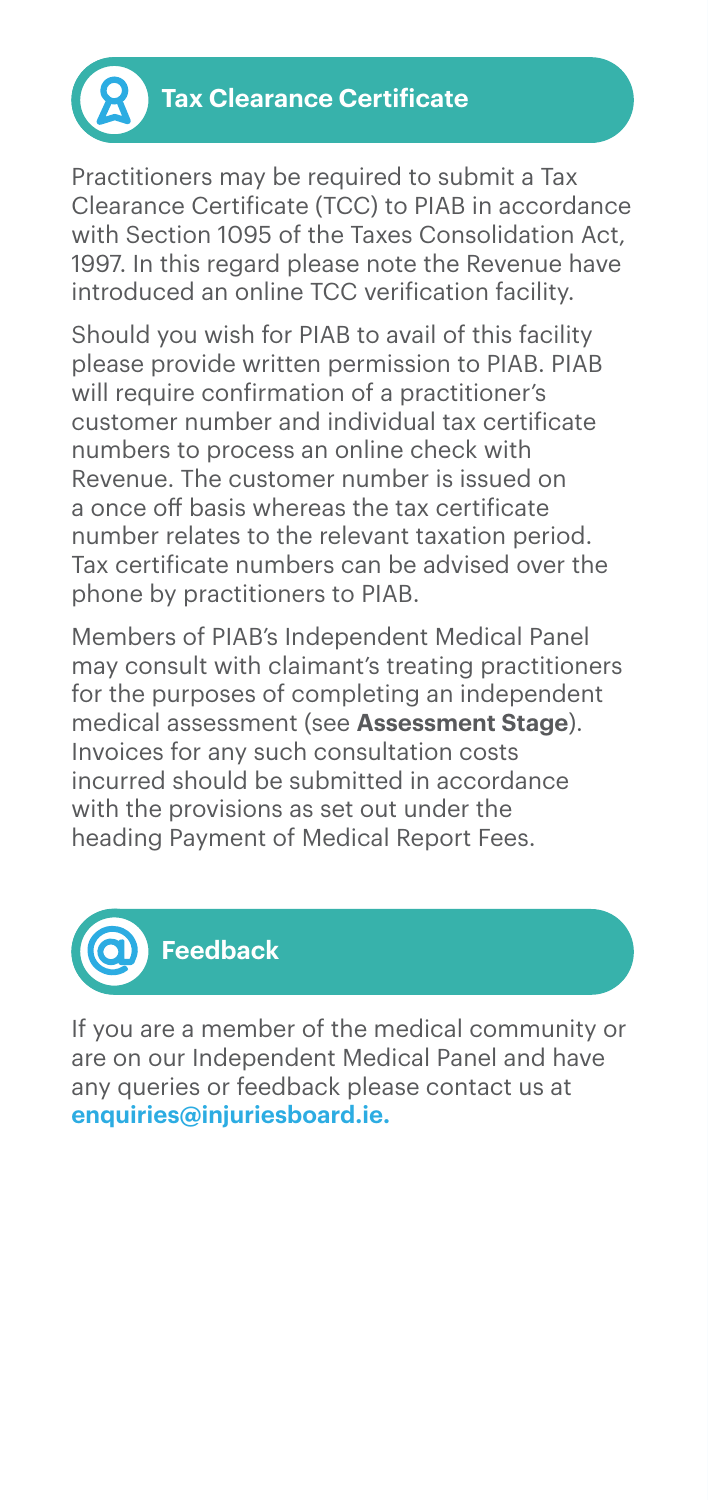# **At a Glance...**

### **How PIAB works\***

- **1.** Claim submitted to PIAB either online at www.piab.ie or by post to PIAB, P.O. Box 8, Clonakilty, Co. Cork.
- **2.** PIAB sends Formal Notice of Claim to Respondent (a Respondent is the term we use to describe the person or entity against whom a claim is made).
- **3.** Respondent consents to an PIAB assessment.
- **4.** Assessment is made and Claimant and Respondent are notified of assessment i.e. level of compensation being awarded.
- **5.** Both parties accept the assessment and PIAB issues an Order to Pay.

\*Where respondent consents to assessment / both parties accept agreement award.

**Disclaimer: This document is intended as a guide for respondents and does not purport to be a legal interpretation of the Personal Injuries Assessment Board Acts 2003 and 2007, or any secondary legislation made pursuant to the Acts.**